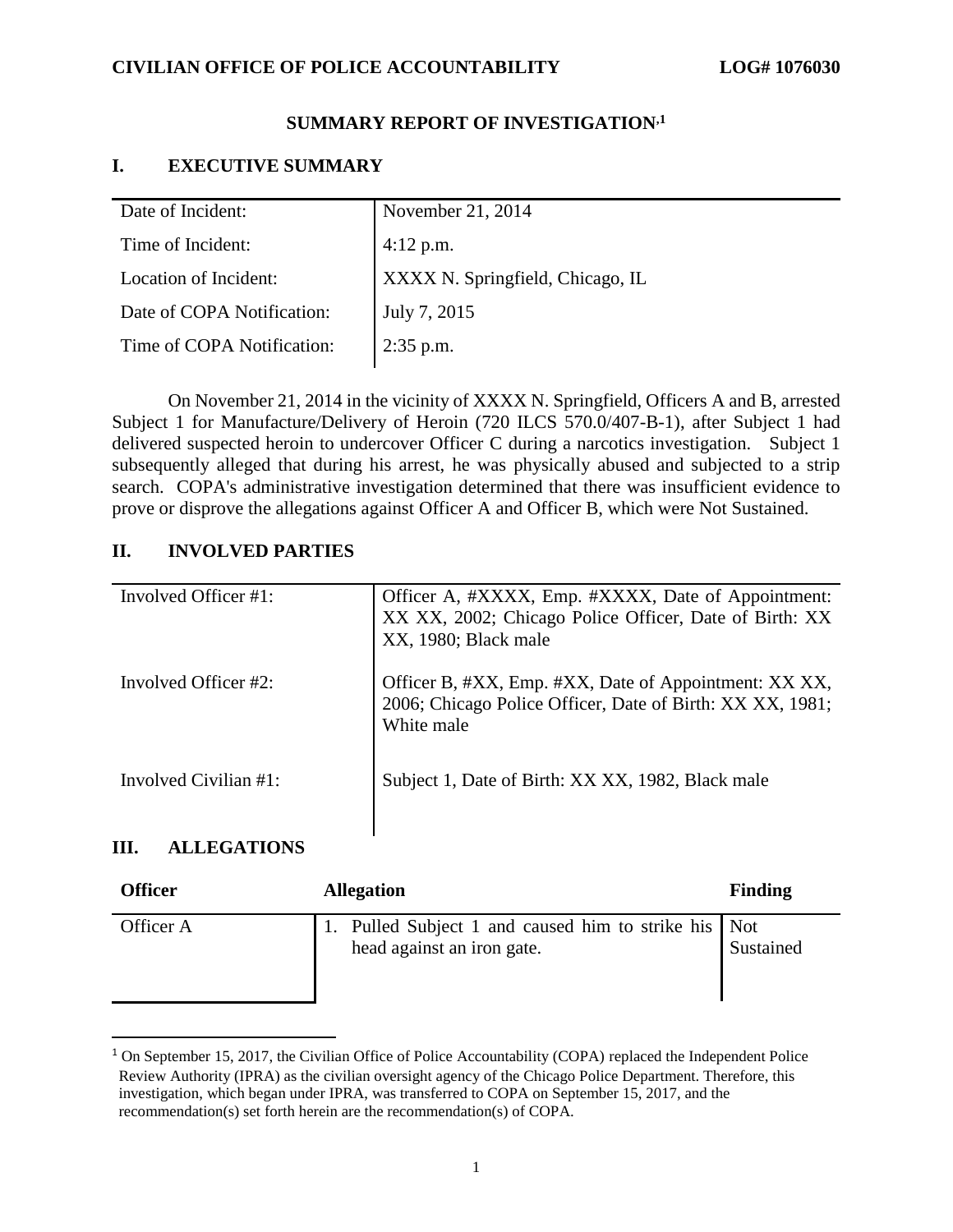|           | 2.       | Stated words to the effect of, "Shut the XXXX"<br>$up.$ "                                 | <b>Not</b><br>Sustained                            |
|-----------|----------|-------------------------------------------------------------------------------------------|----------------------------------------------------|
|           | 3.<br>4. | Conducted a strip search of Subject 1.<br>Struck Subject 1 about his face, head and ears. | <b>Not</b><br>Sustained<br><b>Not</b><br>Sustained |
| Officer B | 1.       | Pulled Subject 1 and caused him to strike his<br>head against an iron gate.               | <b>Not</b><br>Sustained                            |
|           |          | Stated words to the effect of, "Shut the XXXX"<br>$up.$ "                                 | <b>Not</b><br>Sustained                            |
|           | 3.       | Conducted a strip search of Subject 1.                                                    | <b>Not</b><br>Sustained                            |
|           |          |                                                                                           |                                                    |

# **IV. APPLICABLE RULES AND LAWS**

#### Rules

- 1. Rule 2: Any action or conduct which impedes the Department's efforts to achieve its policy and goals or brings discredit upon the Department.
- 2. Rule 6: Prohibits any disobedience of an order or directive, whether written or oral.
- 3. Rule 8: Prohibits disrespect to or maltreatment of any person, while on or off duty.
- 4. Rule 9: Prohibits engaging in any unjustified verbal or physical altercation with any person, while on or off duty.

# General Orders

1. G06-01-03, Conducting Strip Searches

# Federal Laws

1. 4th Amendment of the US constitution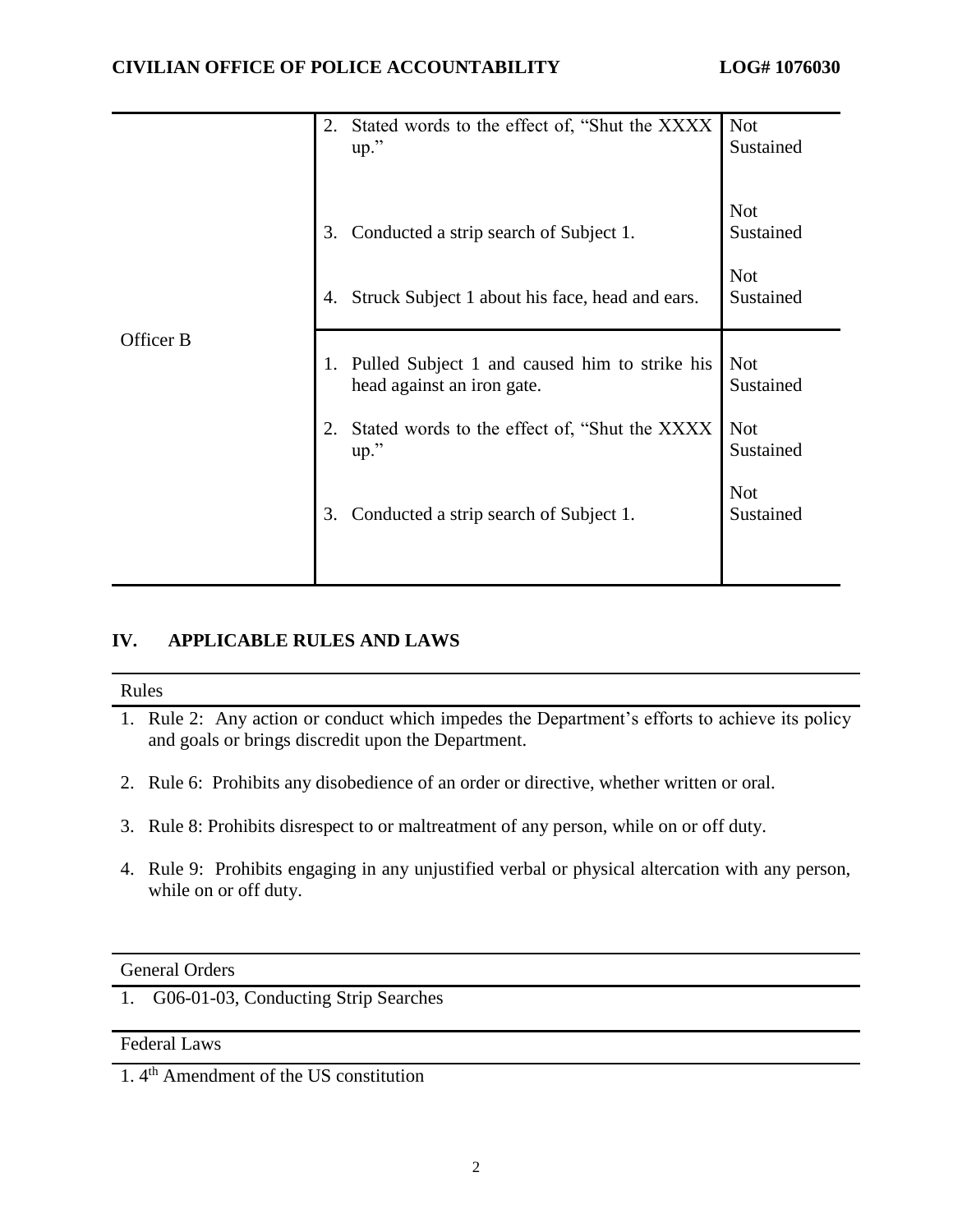# **V. INVESTIGATION**

# **a. Interviews**

#### 1. **Victim Subject 1**

In his interview with IPRA on 26 August 2015 and in Civil Suit 15CVXXXX **Subject 1** stated that on November 21, 2014 around 4:00 pm he was standing inside the fence located at his residence at XXXX N. Springfield Ave. when the arresting officers approached him and stated words to the effect of, "What do you have on you?" Subject 1 stated that he was immediately handcuffed and searched by Officer A. Subject 1 stated that Officer A proceeded to pull him towards the front of the yard by the links of the handcuffs and Officer B held on to Subject 1's shoulder. Subject 1 added that as he was being lead out of the yard he tripped over a tree stump and struck his head against a steel fence.

Subject 1 stated that he lost consciousness after he struck his head. Subject 1 attested that when he regained consciousness the officers were attempting to place him inside the police vehicle. Subject 1 stated that while inside the back of the police vehicle he asked the arresting officers why he had been arrested. Subject 1 stated that the arresting officers stated words to the effect of, "Shut the XXXX up." Subject 1 related that he continued to ask the question and Officer A turned around and struck him about his face, head and ears.

Mr. Subject 1 stated that when he arrived at the Homan Square Lockup, the arresting officers conducted a strip search of his person. Subject 1 related that he sustained a busted lip and a permanent knot to the back lower right side of his head. Subject 1 did not obtain any medical treatment for his injuries.<sup>2</sup>

#### 2. **Police Statements**

In a **To/From Subject Report** dated November 25, 2015, **Accused Officer B, #XXXX**, described Subject 1 as being highly uncooperative during his arrest. Officer B reported that after Subject 1 was placed in custody (while handcuffed) he opened the rear door of the R/O's police vehicle and fled running into the front door at XXXX N. Springfield. Subject 1 was detained inside the common front hallway at XXXX N. Springfield and escorted again to the police vehicle.

While being escorted, Subject 1 attempted to, but was unsuccessful at striking his head against the front gate/fence at XXXX N. Springfield. Officer B denied pulling Subject 1 and causing him to strike his head against an iron gate. Officer B denied observing Officer A commit

 $\overline{\phantom{a}}$ 

<sup>2</sup> Attachments 5, 7, 8, 29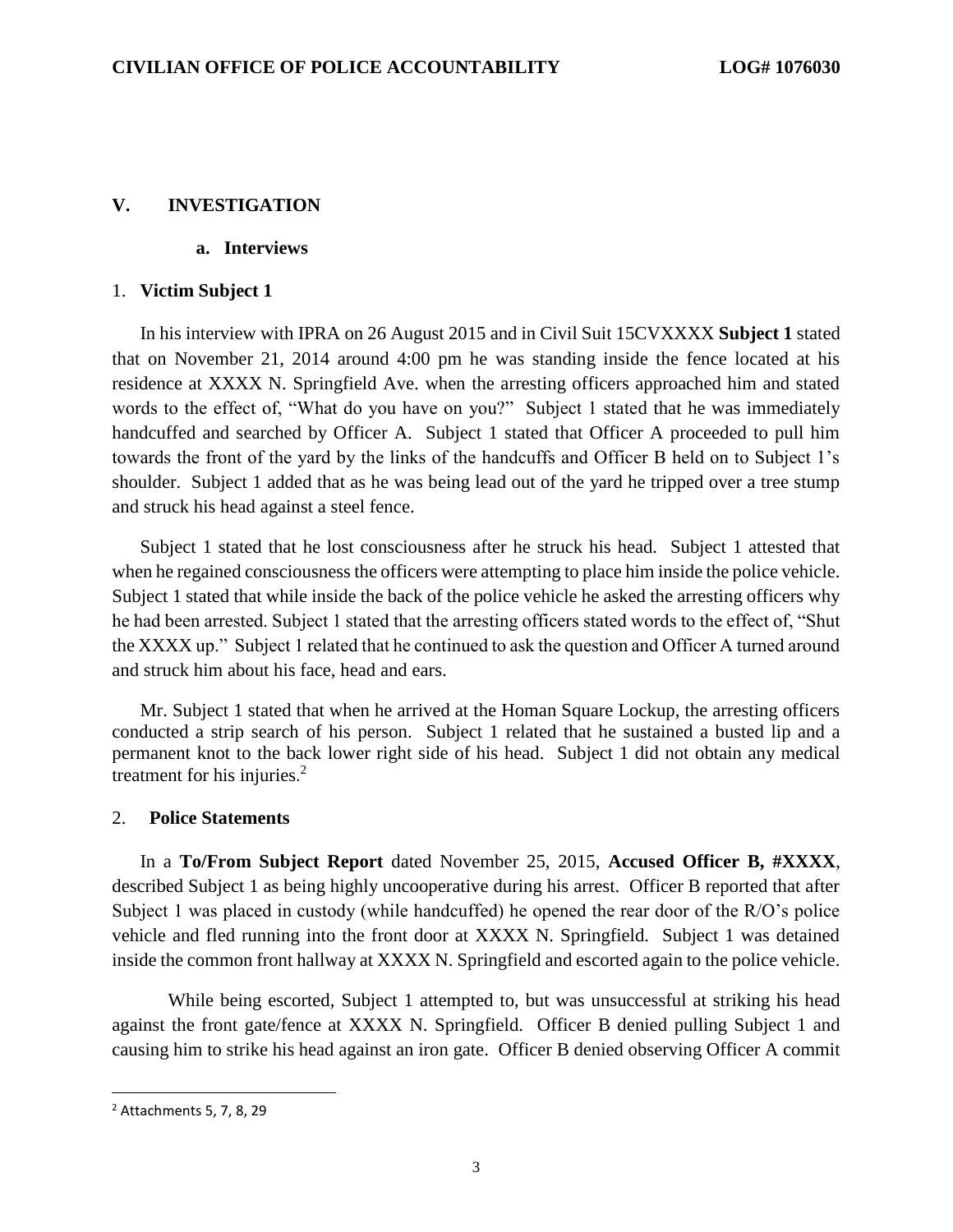the aforementioned act. Officer B denied stating words to the effect of, "Shut the XXXX up." Officer B denied observing Officer A commit the aforementioned act. Officer B denied observing Officer A physically abuse Subject 1. Officer B denied conducting a strip search of Subject 1's person. Officer B denied observing Officer A commit the aforementioned act.<sup>3</sup>

In a **To/From Subject Report** dated November 25, 2015, **Accused Officer A, #XXXX,** described Subject 1 as very uncooperative during his arrest. Officer A reported that Subject 1 was taken into custody after he was positively identified as the subject who delivered .4 grams of suspect heroin to Under Cover Officer C. Officer A handcuffed Subject 1 and placed him in the rear passenger seat of the unmarked police vehicle without incident. As Officer A compared the serial numbers from the currency provided to the undercover officer with those recovered from Subject 1, Subject 1 opened the rear passenger door of the unmarked police vehicle and fled, running to XXXX N. Springfield. Subject 1 entered the hallway with his hands still handcuffed behind his back.

Officer A pursued Subject 1 into the hallway and regained control of Subject 1. Officers A and B escorted/pulled Subject 1 back to the unmarked police vehicle. In the process of escorting Subject 1 to the vehicle, Subject 1 began to swing his body from side to side in an apparent attempt to sling his body and head against everything, including but not limited to the front gate of the property. Officer A reported that despite Subject 1's efforts to cause injury to himself, he was unsuccessful. Officer A denied pulling Subject 1 and causing him to strike his head against an iron gate. Officer A denied observing Officer B commit the aforementioned act. Officer A denied stating words to the effect of, "Shut the XXXX up." Officer A denied observing Officer B commit the aforementioned act. Officer A denied striking Subject 1 about his face, head and ears. Officer A denied conducting a strip search of Subject 1's person. Officer A denied observing Officer B commit the aforementioned act.<sup>4</sup>

# **b. Documentary Evidence**

The **Original Incident Case Report, Vice Supplementary Report and Arrest Report for RD #HX51XXXX** document that on November 21, 2014, at approximately 4:12 p.m. Subject 1 was arrested after was positively identified as the individual who delivered a white powdered substance, which was believed to be heroin, to an undercover Chicago police officer, Officer C, #XXXX, in exchange for money. According to the lockup screening log, and the arrest report, Subject 1 did not have obvious pain and/or injury.<sup>5</sup>

# **VI. ANALYSIS**

1. **Officer A, #XXXX Allegations #1 – 4: Not Sustained**

 $\overline{a}$ 

<sup>3</sup> Attachment #19, 31, 32

<sup>4</sup> Attachment #24, 33, 34

 $5$  Attachments 12, 25 – 27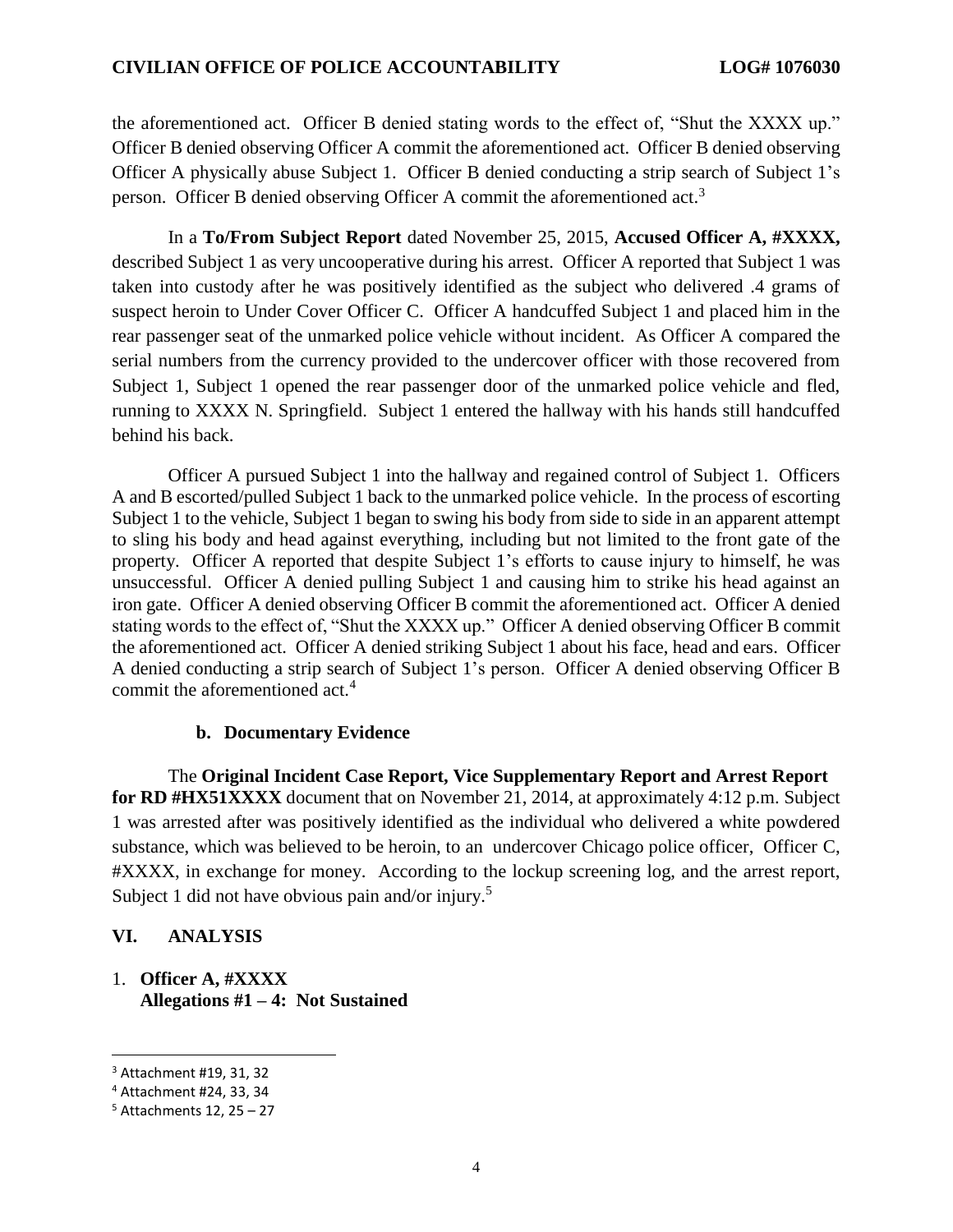### **CIVILIAN OFFICE OF POLICE ACCOUNTABILITY LOG# 1076030**

COPA recommends a finding of **Not Sustained** for **Allegation #1** that Officer A pulled Subject 1 and caused him to strike his head against an iron gate. Subject 1 stated that the arresting officers pulled him by the links of the handcuffs and his shoulder. Subject 1 added that as he was pulled by the arresting officers he tripped over a tree stump and struck his head against an iron gate. There are no medical reports to support Subject 1's allegations. Officers A and B reported that as they were escorting Subject 1 to the police vehicle a second time, Subject 1 attempted to swing his head and body in efforts to injure himself. Officers A and B reported that Subject 1 was unsuccessful in injuring himself. Officer A denied observing Officer B pulling Subject 1 causing Subject 1 to strike his head against an iron gate. Officer B denied committing the act alleged against him. Based on the available evidence, there is insufficient evidence to prove or disprove the allegation.

COPA recommends a finding of **Not Sustained** for **Allegation #2** that Officer A stated words to the effect of, "Shut the XXXX up." Officer B denied hearing Officer A make the statements as alleged against him. Officer A denied observing any Department member commit the acts alleged by Subject 1. Officer A denied making the statements as alleged against him. No independent evidence exists that supports or refutes the allegations. There is insufficient evidence to prove or disprove the allegations.

COPA recommends a finding of **Not Sustained** for **Allegation #3** that Officer A conducted a strip search of Subject 1. Subject 1 stated that Officer A conducted a strip search of his person. There were no witnesses regarding this allegation. Officer B denied observing Officer A commit the act alleged against him. Officer A denied committing the act alleged against him. Based on the available evidence, there is insufficient evidence to prove or disprove the allegation.

COPA recommends a finding of **Not Sustained** for **Allegation #4** that Officer A struck Subject 1 about his face. There are no medical reports to support Subject 1's allegations. Additionally, Subject 1's booking photos from the time of arrest do not show any visible injuries to his face. Officer B denied observing Officer A commit the act alleged against him. Officer A denied committing the act alleged against him. Based on the available evidence, there is insufficient evidence to prove or disprove the allegation.

# 2. **Officer B**

#### **Allegations #1 – 3: Not Sustained**

COPA recommends a finding of **Not Sustained** for **Allegation #1**, that Officer B pulled Subject 1 and caused him to strike his head against an iron gate. Subject 1 stated that the arresting officers pulled him by the links of the handcuffs and his shoulder. Subject 1 added that as he was pulled by the arresting officers he tripped over a tree stump and struck his head against an iron gate. There are no medical reports to support Subject 1's allegations. Officers A and B reported that as they were escorting Subject 1 to the police vehicle, Subject 1 attempted to swing his head and body in efforts to injure himself. Officers A and B reported that Subject 1 was unsuccessful in injuring himself. Officer A denied observing Officer B pulling Subject 1 causing Subject 1 to strike his head against an iron gate. Officer B denied committing the act alleged against him. No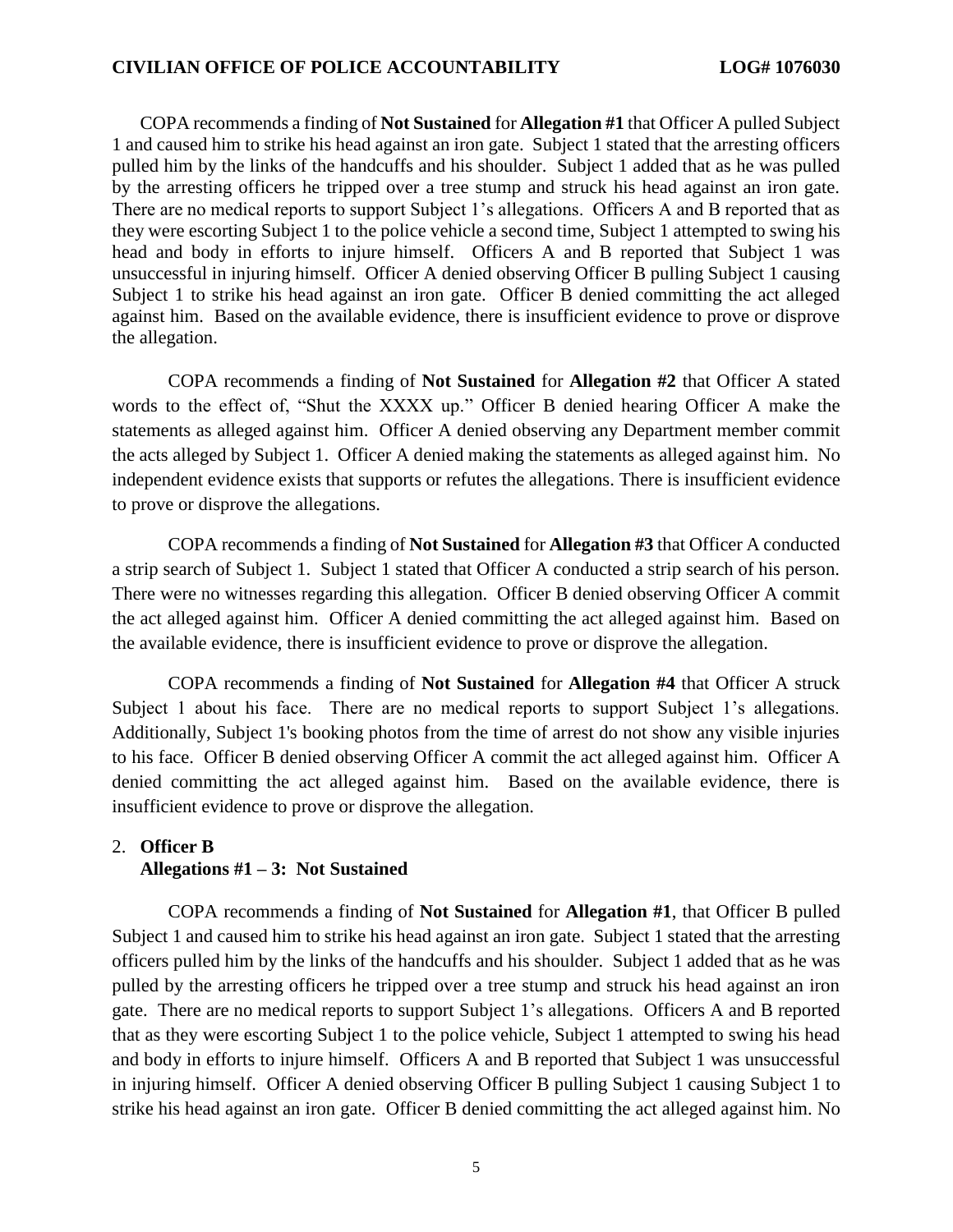# **CIVILIAN OFFICE OF POLICE ACCOUNTABILITY LOG# 1076030**

independent evidence exists that supports or refutes the allegations. Based on the available evidence, there is insufficient evidence to prove or disprove the allegation.

COPA recommends a finding of **Not Sustained** for **Allegation #2**, that Officer B stated words to the effect of, "Shut the XXXX up." Subject 1 stated that while inside the police vehicle he asked the officers why he was being arrested. Subject 1 stated that one of the arresting officers stated words to the effect of, "Shut the XXXX up." There were no witnesses regarding this allegation. Officer A denied observing Officer B commit the act alleged against him. Officer B denied committing the act alleged against him. Based on the available evidence, there is insufficient evidence to prove or disprove the allegation.

COPA recommends a finding of **Not Sustained** for **Allegation #3** that Officer B conducted a strip search of Subject 1's person. Subject 1 stated that Officer B conducted a strip search of his person. There are no independent witnesses regarding this allegation. Officer A denied observing Officer B commit the act alleged against him. Officer B denied committing the act alleged against him. Based on the available evidence, there is insufficient evidence to prove or disprove the allegation.

# **VII. CONCLUSION**

| <b>Officer</b> | <b>Allegation</b>                                                                                         | <b>Finding</b>          |
|----------------|-----------------------------------------------------------------------------------------------------------|-------------------------|
| Officer A      | 1. Pulled Subject 1 and caused him to strike his<br>head against an iron gate, in violation of Rule 8.    | <b>Not</b><br>Sustained |
|                | Stated words to the effect of, "Shut the XXXX"<br>2.<br>up," in violation of Rule 9.                      | <b>Not</b><br>Sustained |
|                | Conducted a strip search of Subject 1, in<br>3.<br>violation of Rule 6; G.O. 06-01-03.                    | <b>Not</b><br>Sustained |
|                | Struck Subject 1 about his face, head and ears,<br>4.<br>in violation of Rule 8.                          | <b>Not</b><br>Sustained |
| Officer B      | Pulled Subject 1 and caused him to strike his<br>1.<br>head against an iron gate, in violation of Rule 8. | <b>Not</b><br>Sustained |
|                | Stated words to the effect of, "Shut the XXXX"<br>2.<br>up," in violation of Rule 9.                      | <b>Not</b><br>Sustained |
|                |                                                                                                           | <b>Not</b><br>Sustained |

Based on the analysis set forth above, COPA makes the following findings: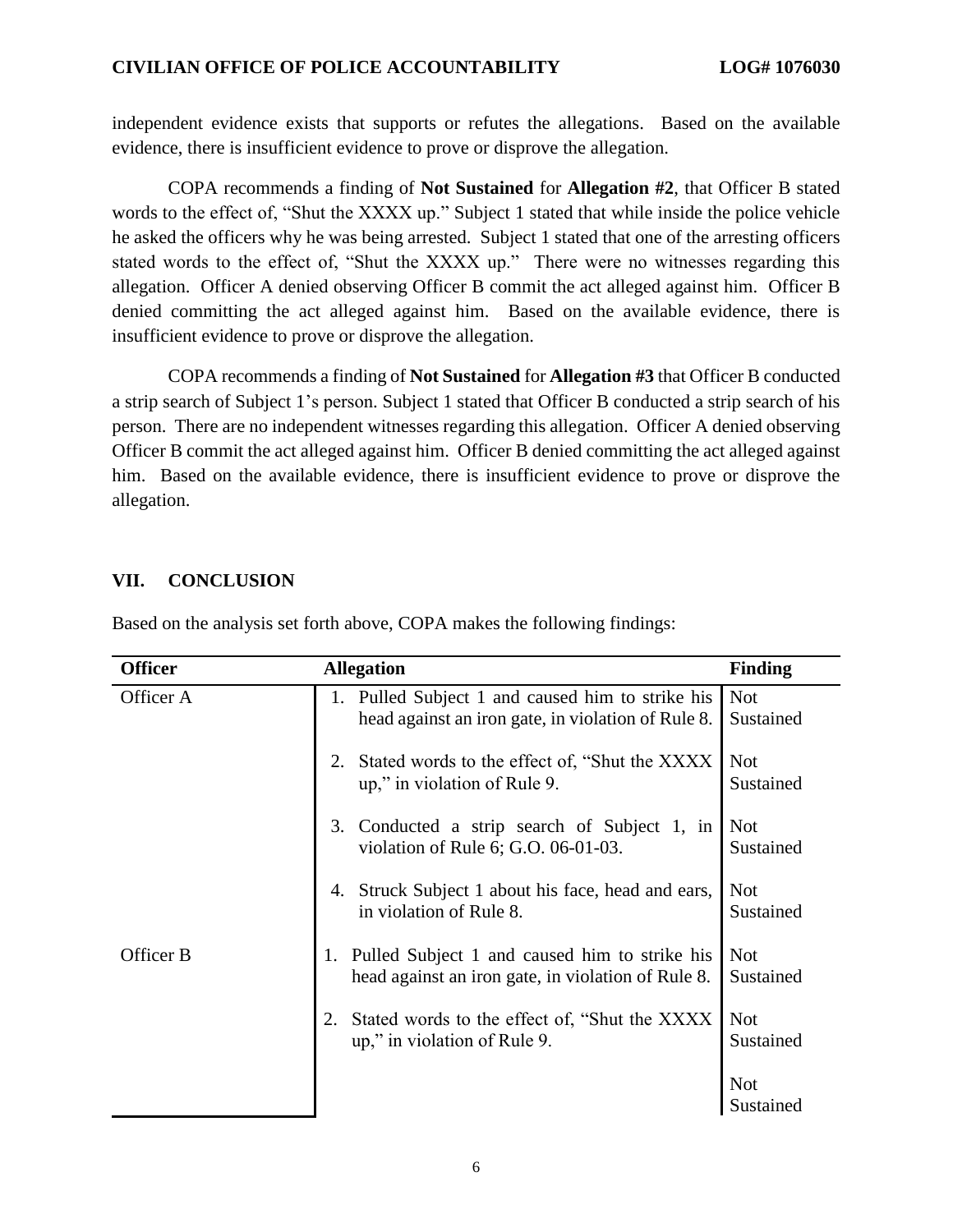| 3. Conducted a strip search of Subject 1, in<br>violation of Rule 6; G.O. 06-01-03. |  |
|-------------------------------------------------------------------------------------|--|
|                                                                                     |  |

\_\_\_\_\_\_\_\_\_\_\_\_\_\_\_\_\_\_\_\_\_\_\_\_\_\_\_\_\_\_\_\_\_\_ \_\_\_\_\_\_\_\_\_\_\_\_\_\_\_\_\_\_\_\_\_\_\_\_\_\_\_\_\_\_\_\_\_\_

Approved:

Deputy Chief Administrator A *Deputy Chief Administrator – Chief Investigator* Date